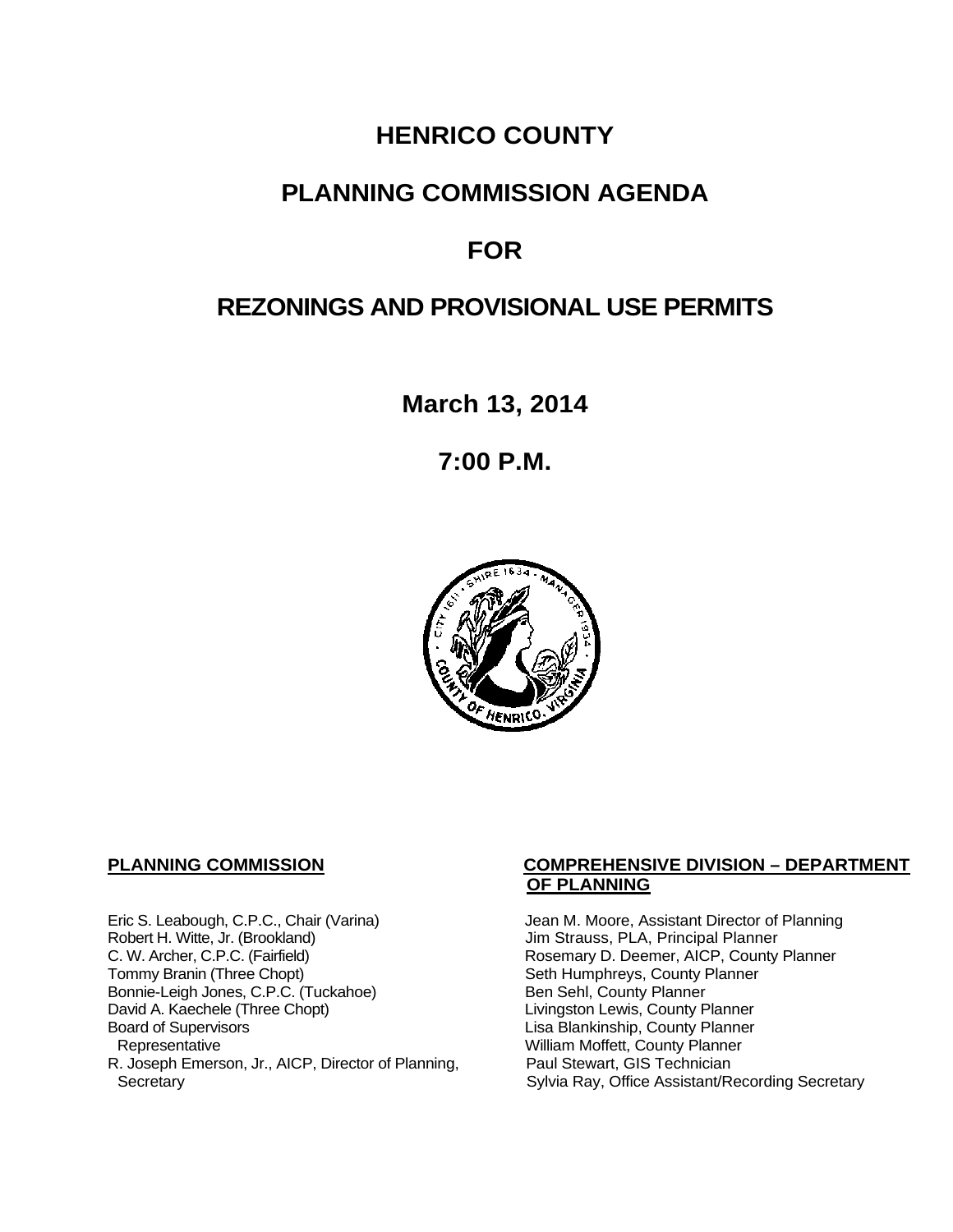### **PLANNING COMMISSION REZONING MEETING FINAL AGENDA MARCH 13, 2014**

#### **BEGINNING AT 5:00 P.M.**

**WORK SESSION:** County Manager's Conference Room. The Commission will have a brief discussion on Planning Commission rules and regulations.

#### **BEGINNING AT 6:00 P.M.**

#### **CALL TO ORDER:**

PUBLIC HEARING ON CAPITAL IMPROVEMENT PROGRAM: Public Hearing to consider the FY 2014-15 through FY 2018-19 Capital Improvement Program. **Recommended for Approval**

#### **BEGINNING AT 7:00 P.M.**

**WELCOME:**

**PLEDGE OF ALLEGIANCE:**

**RECOGNITION OF NEWS MEDIA:**

**CALL TO ORDER:**

**REQUESTS FOR WITHDRAWALS AND DEFERRALS: (0); (5)**

**REQUESTS FOR EXPEDITED ITEMS: (3)**

**CASES TO BE HEARD: (5)**

#### **TUCKAHOE:**

**PUP2014-00008 GRM Management, LLC:** Request for a Provisional Use Permit under Sections 24-62.2, 24-120 and 24-122.1 of Chapter 24 of the County Code to allow a billiard parlor within an existing restaurant on part of Parcel 767-743-7902 located on the west line of W. Broad Street (U.S. Route 250) approximately 265' south of Dickens Road. The existing zoning is B-3 Business District, B-2 Business District, and R-6 General Residence District. The 2026 Comprehensive Plan recommends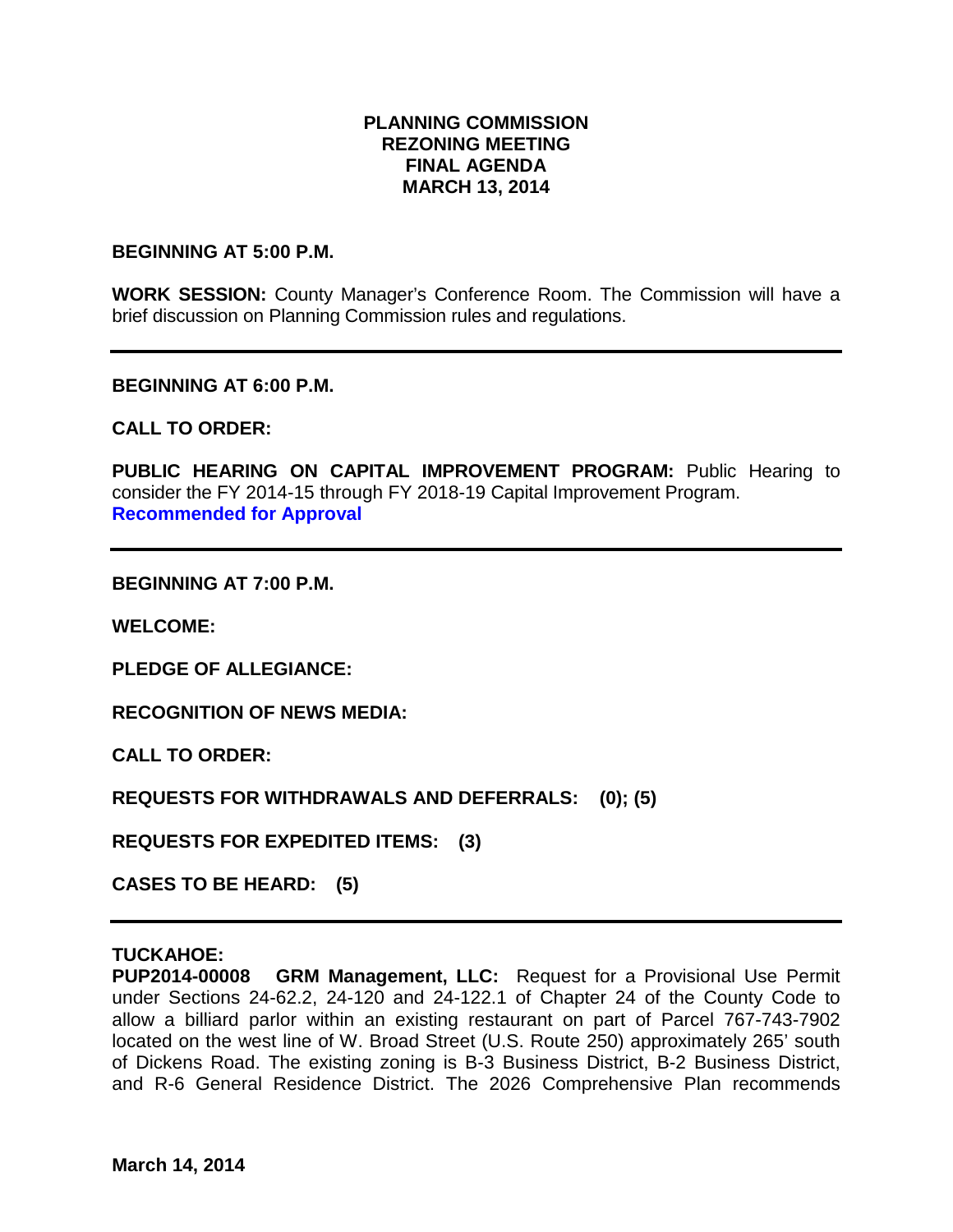Commercial Arterial. The site is located in the Enterprise Zone. **Staff – Ben Sehl Withdrawn** 

#### **BROOKLAND:**

#### *(Deferred from the January 9, 2014 Meeting)*

**REZ2013-00002 Cameron Palmore for Yunus Vohra:** Request to conditionally rezone from A-1 Agricultural District and R-2A One-Family Residence District to R-2AC One-Family Residence District (Conditional) Parcels 764-760-9037, 764-760-8515, 765- 760-1906, and 765-760-0929 containing 5.14 acres, located on the south line of Hungary Road at its intersection with Hastings Mill Drive. The applicant proposes a single-family residential development not to exceed 10 residential units. The R-2A District allows a minimum lot size of 13,500 square feet and a maximum gross density of 3.22 units per acre. The use will be controlled by proffered conditions and zoning ordinance regulations. The 2026 Comprehensive Plan recommends Suburban Residential 2, density should not exceed 3.4 units per acre. **Staff – Seth Humphreys (Deferral Requested to the April 10, 2014 Meeting)** 

**Deferred to the April 10, 2014 Meeting**

#### *(Deferred from the February 17, 2014 Meeting)*

**REZ2014-00005 Andrew M. Condlin for Nobility Investments, LLC:** Request to amend proffered conditions accepted with Rezoning Case C-46C-83 on Parcel 768- 747-0824 located on the north line of Glenside Drive approximately 385' west of its intersection with Bethlehem Road. The applicant proposes to replace all proffers to allow hotels as a permitted use. The existing zoning is B-2C Business District (Conditional). The 2026 Comprehensive Plan recommends Commercial Arterial. **Staff – Livingston Lewis (Deferral Requested to the April 10, 2014 Meeting) Deferred to the April 10, 2014 Meeting**

#### *(Deferred from the February 17, 2014 Meeting)*

**PUP2014-00001 Malachi M. Mills for Bobby Marchetti:** Request for a Provisional Use Permit under Sections 24-58.2(d), 24-120 and 24-122.1 of Chapter 24 of the County Code in order to allow outdoor dining for a proposed restaurant on part of Parcel 767-757-8360 located 95' east of the east line of Hungary Spring Road approximately 1,025' south of its intersection with Staples Mill Road (U.S. Route 33). The existing zoning is B-2C Business District (Conditional). The 2026 Comprehensive Plan recommends Commercial Concentration and Office. **Staff – Lisa Blankinship (Deferral Requested to the May 15, 2014 Meeting)**

**Deferred to the May 15, 2014 Meeting**

**REZ2014-00006 Hank Wilton for Wilton Acquisition, LLC**: Request to conditionally rezone from R-3 One-Family Residence District to RTHC Residential Townhouse District (Conditional) Parcels 768-751-4119, -2435, -0638, -1362, 767-750- 8298, 767-751-8651, and 768-750-0490 containing 24.54 acres, located on the south line of Wistar Road approximately 160' west of its intersection with Walkenhut Drive. The applicant proposes a residential townhouse development of no more than 115 units. The RTH District allows a maximum density of nine (9) units per acre. The use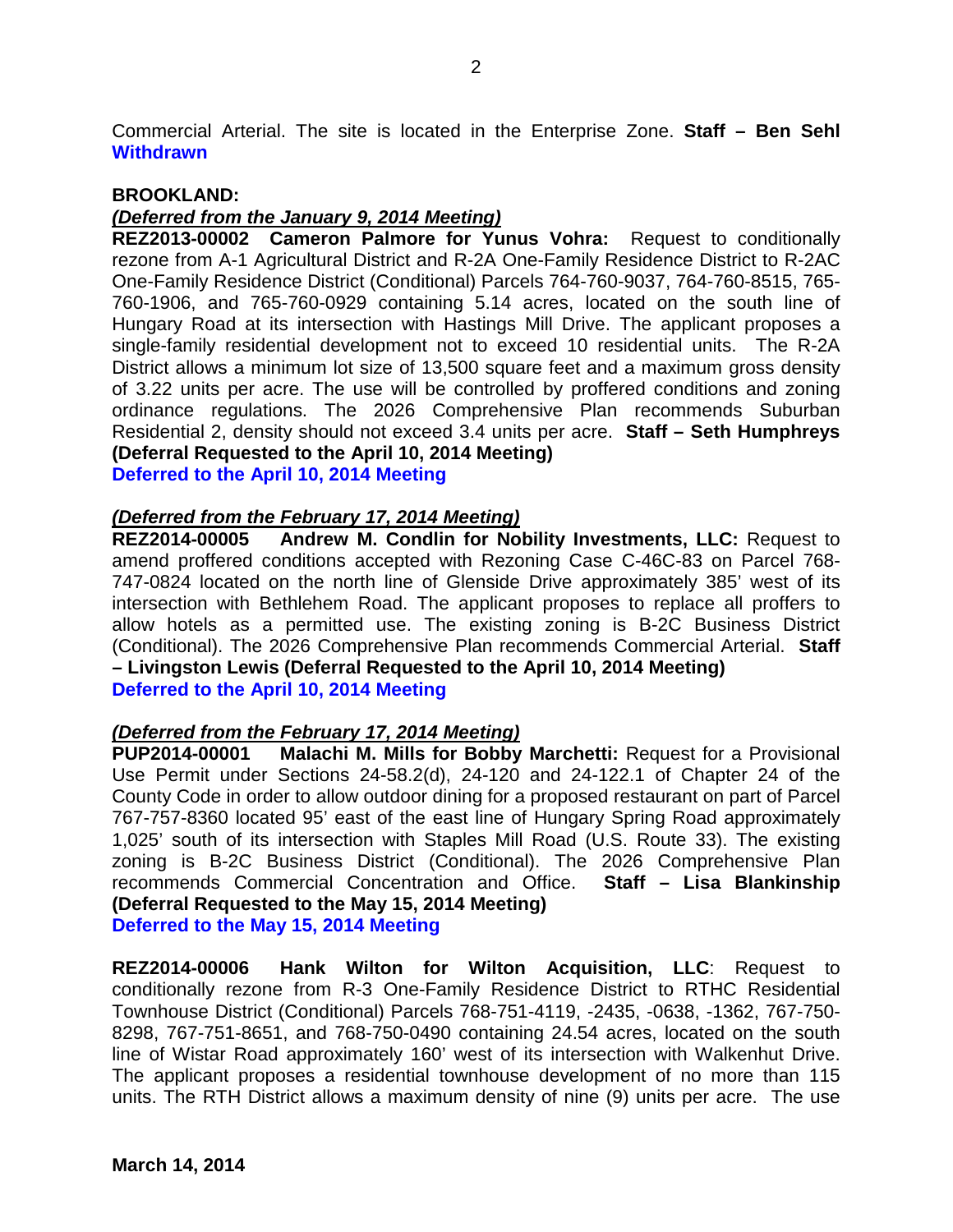will be controlled by zoning ordinance regulations and proffered conditions. The 2026 Comprehensive Plan recommends Suburban Residential 2, density should not exceed 3.4 units per acre. **Staff – Rosemary Deemer (Deferral Requested to the April 10, 2014 Meeting)**

**Deferred to the April 10, 2014 Meeting**

**REZ2014-00007 Wilton Acquisition, LLC:** Request to conditionally rezone from M-1 Light Industrial to RTHC Residential Townhouse District (Conditional) Parcels 777- 742-4840, -5527, -6412, -3702, and 777-741-7198 containing 8.295 acres, located on the north and south lines of Gresham Avenue approximately 665' west of its intersection with Byrdhill Road. The applicant proposes a residential townhouse development of no more than 55 units. The RTH District allows a maximum density of nine (9) units per acre. The use will be controlled by zoning ordinance regulations and proffered conditions. The 2026 Comprehensive Plan recommends Light Industry. **Staff – Rosemary Deemer (Deferral Requested to the April 10, 2014 Meeting) Deferred to the April 10, 2014 Meeting**

#### **VARINA:**

#### *(Deferred from the February 17, 2014 Meeting)*

**REZ2013-00022 D. Bryant Gammon:** Request to conditionally rezone from R-3 One-Family Residence District to B-1C Business District (Conditional) Parcel 815-688- 4303 containing 1.88 acres located on the north line of New Market Road (State Route 5) approximately 970' west of its intersection with Strath Road. The applicant proposes retail uses. The uses will be controlled by proffered conditions and zoning ordinance regulations. The 2026 Comprehensive Plan recommends Commercial Concentration and the site is located in the Varina Village Mixed-Use/Village Special Focus Area. The site is in the Airport Safety Overlay District. **Staff – Ben Sehl**

**Recommended for Approval**

#### *(Deferred from the January 9, 2014 Meeting)*

**REZ2013-00023 James W. Theobald for Michael D. Sifen, Inc.:** Request to conditionally rezone from A-1 Agricultural District to R-3C One-Family Residence District (Conditional) part of Parcel 821-678-7061 containing 77.81 acres located at the northwest intersection of Buffin and Kingsland Roads. The applicant proposes a singlefamily residential development of no more than 120 units. The use will be controlled by proffered conditions and zoning ordinance regulations. The 2026 Comprehensive Plan recommends Suburban Residential 1, density should not exceed 2.4 units per acre, and Environmental Protection Area. The site is in the Airport Safety Overlay District. **Staff – Livingston Lewis**

**Recommended for Approval**

**FAIRFIELD:** 

None.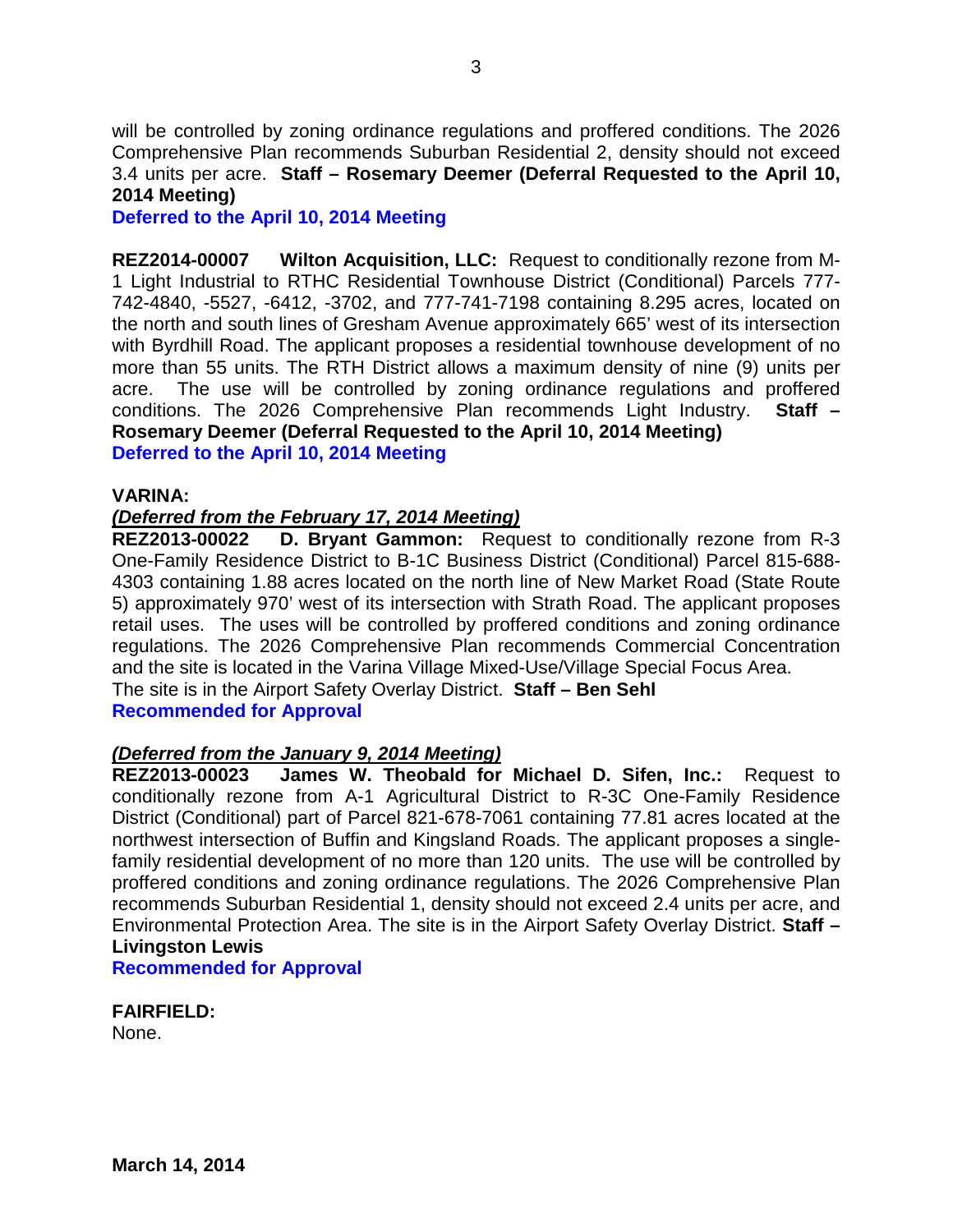## *(Deferred from the February 17, 2014 Meeting)*

**REZ2013-00015 dAb Engineering Services for Kain Road, Inc.:** Request to conditionally rezone from A-1 Agricultural District to R-3C One-Family Residence District (Conditional) Parcel 738-767-2794 containing 7.45 acres located on the north line of Kain Road approximately 1,100' west of its intersection with Pouncey Tract Road (State Route 271). The applicant proposes a single-family residential development not to exceed 18 units. The R-3 District allows a minimum lot size of 11,000 square feet and a maximum gross density of 3.96 units per acre. The use will be controlled by proffered conditions and zoning ordinance regulations. The 2026 Comprehensive Plan recommends Suburban Mixed-Use. **Staff – Ben Sehl Recommended for Approval**

**REZ2014-00013 Alan Ripley for Lexington Commons Richmond, VA L.P.:** Request to conditionally rezone from B-1C Business District (Conditional), B-2C Business District (Conditional), and O-2C Office District (Conditional) to B-2C Business District (Conditional) Parcel 750-760-8220 containing 2.676 acres located in the northeast quadrant of the intersection of W. Broad Street (U.S. Route 250) and Lexington Farm Drive. The applicant proposes outdoor dining and retail uses. The uses will be controlled by zoning ordinance regulations and proffered conditions. The 2026 Comprehensive Plan recommends Commercial Arterial. **Staff – Lisa Blankinship (Expedited Agenda Requested)**

**Recommended for Approval**

**PUP2014-00011 Alan Ripley for Lexington Commons Richmond, VA L.P.:** Request for a Provisional Use Permit under Sections 24-58.2(d), 24-120 and 24-122.1 of Chapter 24 of the County Code in order to allow outdoor dining for an existing restaurant on part of Parcel 750-760-8220 located in the northeast quadrant of the intersection of W. Broad Street (U.S. Route 250) and Lexington Farm Drive. The existing zoning is B-1C Business District (Conditional), B-2C Business District (Conditional), and O-2C Office District (Conditional). The 2026 Comprehensive Plan recommends Commercial Arterial. **Staff – Lisa Blankinship (Expedited Agenda Requested)**

## **Recommended for Approval**

**PUP2014-00012 Andrew M. Condlin and Jennifer D. Mullen for Short Pump Medical, LLC:** Request for a Provisional Use Permit under Sections 24-58.2(h), 24- 120 and 24-122.1 of Chapter 24 of the County Code in order to allow one (1) office building up to eighty (80) feet in height located on part of Parcels 735-763-9381, 735- 764-8708, and Parcel 736-764-1136 located on the north line of W. Broad Street (U.S. Route 250) approximately 1940' east of its intersection with N. Gayton Road. The existing zoning is B-2C Business District (Conditional). The 2026 Comprehensive Plan recommends Commercial Arterial. The site is located in the West Broad Street Overlay District. **Staff – Rosemary Deemer (Expedited Agenda Requested) Recommended for Approval**